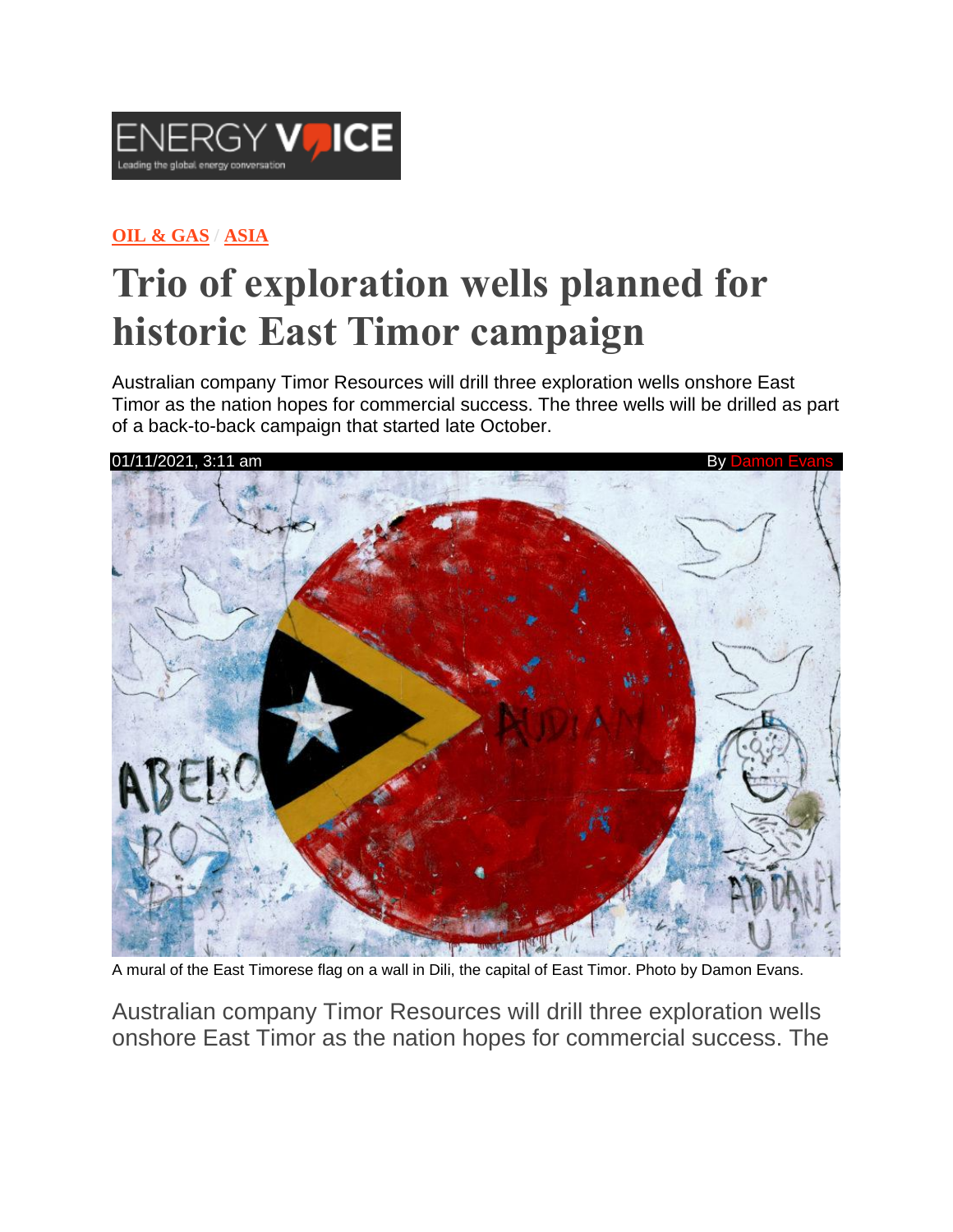three wells will be drilled as part of a back-to-back campaign that started late October.

Timor Resources recently spudded the first onshore well in East Timor, also known as Timor Leste, in more than 50 years. "Geopolitical issues and civil unrest have kept out exploration activities until now," Suellen Osborne, chief executive of Timor Resources, part of diversified manufacturing and engineering company Nepean Group, told Energy Voice.

"The first well is called Karau (Government of Timor-Leste are calling it Feto Kmaus) and was spudded on October 27, 2021. The total planned depth is 1050m. It will take 17 days to drill. Drilling results will be known quickly," said Osborne.

Timor Resources was awarded a production sharing contract (PSC) by East Timor's regulator ANPM in June 2017. The company operates the PSC on behalf of its joint venture partner TimorGap, the nation's national oil company. They have completed two seismic surveys across the acreage in 2018 and 2019.

"Drilling is a very exciting time for the nation as there is high expectations that this will be a successful campaign," added Osborne.

"The prospectivity of East Timor onshore has long been discussed but has remained undrilled. The last well drilled in the land was in 1972, and that was a discovery in this acreage," said Osborne.

Historically four wells have been drilled in the company's contract area TL-OT-17-08. "In 1969 to 1972 there were oil discoveries, but they were drilled without seismic. They were drilled based on the surface oil seeps and not on the structure," she added.

The Karau exploration well has a 26% chance of geological success, according to Timor Resources. Drilling is being carried out after a 2D seismic campaign was completed in 2019.

#### **Karau Characteristics**

The Karau prospect is in the south – central part of the contract area, in PSC TL-OT-17- 08 near the Suai township. The primary target is a Viqueque Stratigraphic Pinchout edge south of the Matai Anticline. At the crest of the Matai anticline the Viqueque is absent or thin and discontinuous. On the flank of the anticline the sands and conglomerates thicken and become more continuous. Beneath the Pinchout are structural closures within the underlying Viqueque.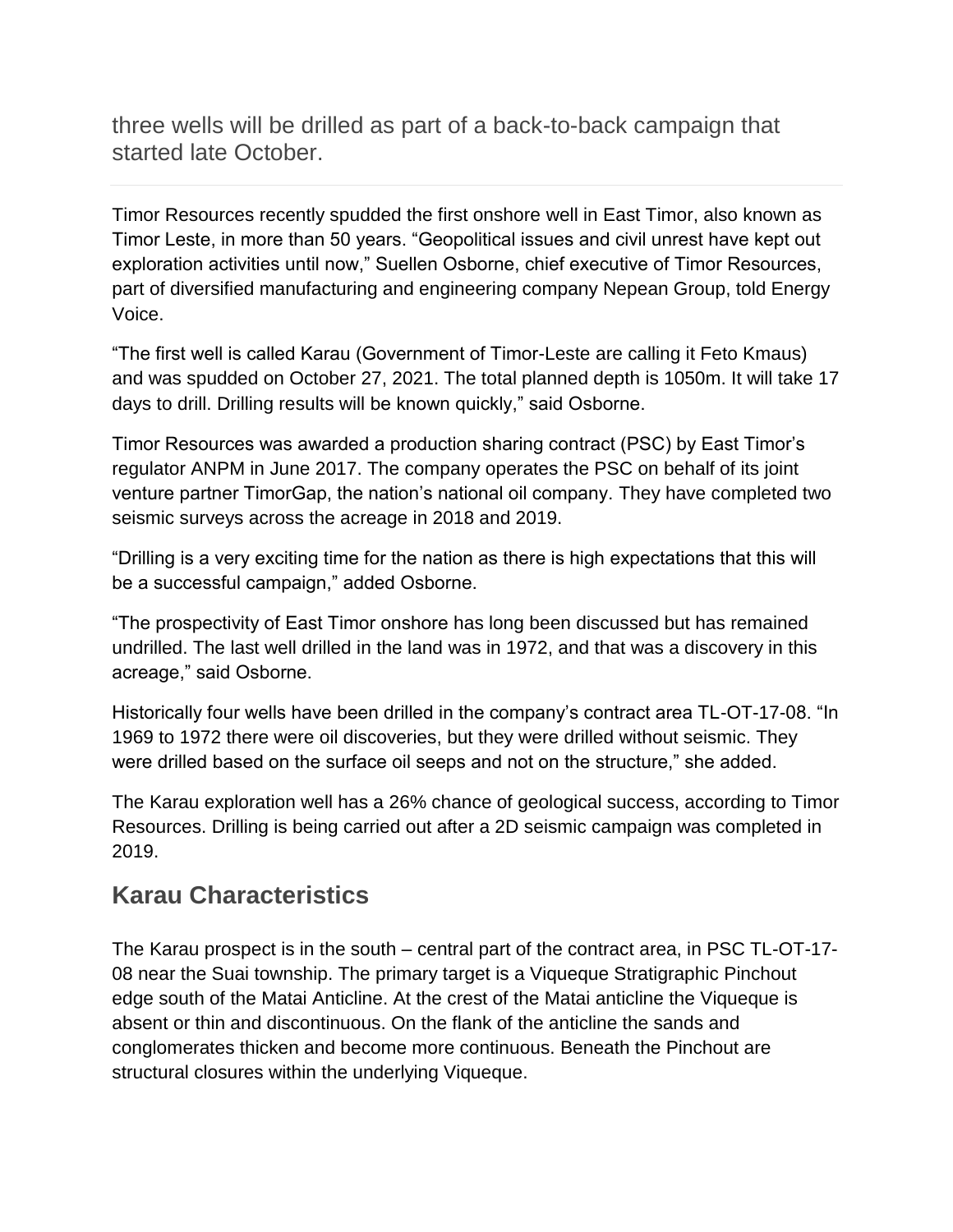The Pinchout comprises an upper and lower section with upper, mid and base unconformities. The lower interval dips more steeply than the upper. The projection of the base unconformity to surface is broadly coincident with the location of oil seeps.

The analogous Bula field in Seram has produced greater than 20 million barrels of oil, but modern drilling technology and sub-surface delineation will greatly reduce the number of wells required, compared to Bula, said Timor Resources.

#### **Target in Karau**

The primary reservoir target is a sub-basin edge pinchout of turbiditic sandstones and conglomerates within the Pliocene Viqueque succession. Numerous shallow pits and core holes encountered oil saturated sand.

Secondary Viqueque targets reside beneath the Pinchout; the structural crests of the Upper and Lower Viqueque leads lie to the east and the well intersection is low on potential closure. Evaluation of stratigraphy, reservoir quality, indication of migration and pressure gradient warrants deepening to these targets.

## **Key Observations of Karau**

Oil seeps and well recoveries in the Matai area indicate an active petroleum system. Over 10,000 barrels of oil have been recovered from pits in this area.

Analysis of oil indicates that the migration is most likely from a mid-late Triassic source.

Confidence of the operator comes from the correlation of seismic character and amplitude of the Viqueque sands to well logs reduce the reservoir risks, with multiple high amplitude reflectors within the Pinchout.

Timor Resources is expecting to find recoverable oil greater than 31 million barrels in the Karau field.

#### **Next Wells**

The second and third wells – will be drilled as part of a back-to-back campaign, with the second well starting in November 21 and the third to be drilled in the first week of February 2022, said Osborne. These exploration wells target different geological play types.

"Regardless of success or failure in the first two wells, Timor Resources has committed itself to complete all three wells. These wells will meet the entire obligation under the PSC and will result in the carry of TimorGap being depleted. TimorGap will be obligated